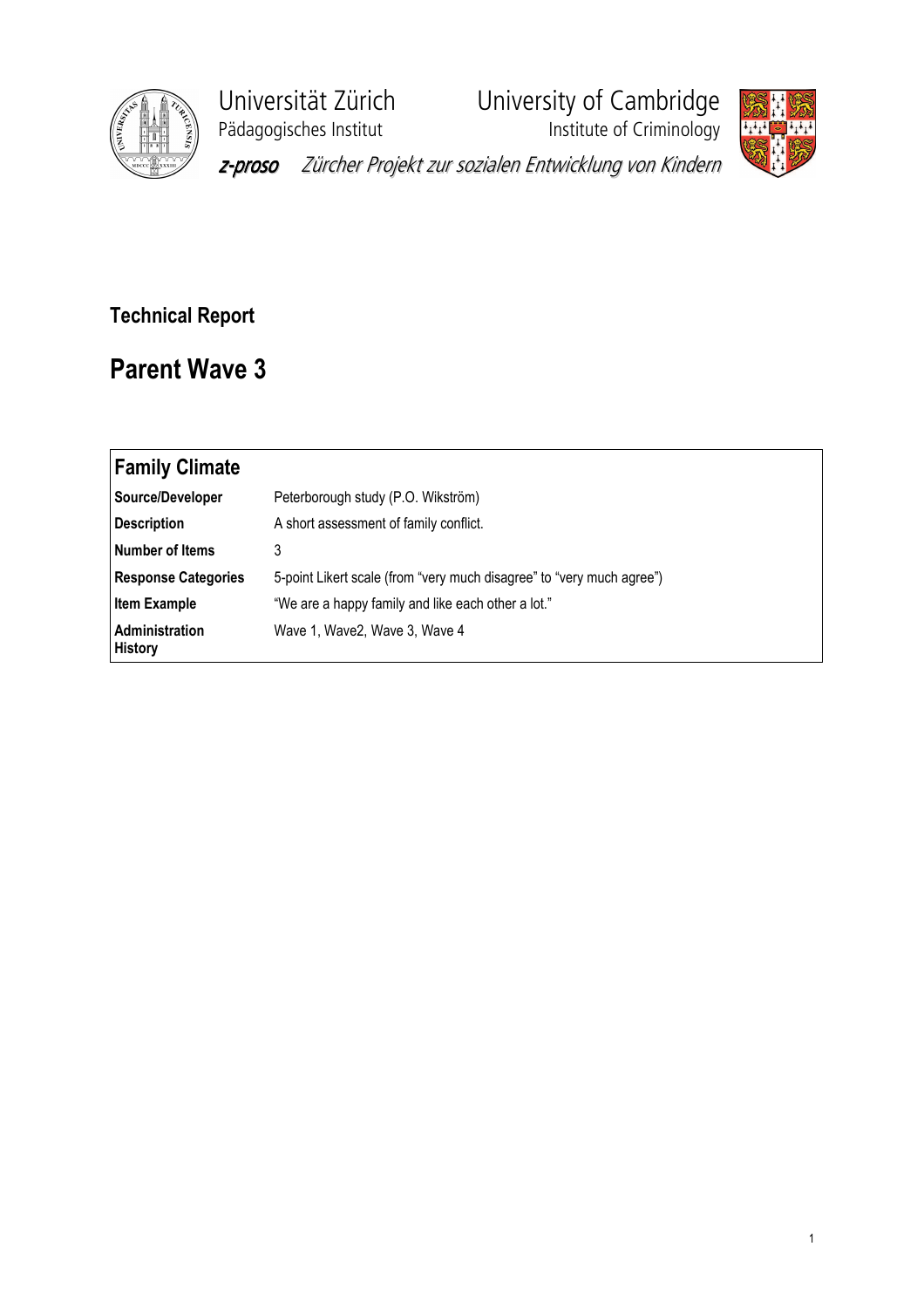| Variable                                                                                        |                                                                                   | 5-point Likert scale                                                                                                                                                        |              |                                                                               |              |              |                    |              |                           |                                                  |  |
|-------------------------------------------------------------------------------------------------|-----------------------------------------------------------------------------------|-----------------------------------------------------------------------------------------------------------------------------------------------------------------------------|--------------|-------------------------------------------------------------------------------|--------------|--------------|--------------------|--------------|---------------------------|--------------------------------------------------|--|
| <b>Values</b>                                                                                   |                                                                                   |                                                                                                                                                                             |              |                                                                               |              |              |                    |              |                           |                                                  |  |
|                                                                                                 |                                                                                   | 1- very much disagree                                                                                                                                                       |              |                                                                               |              |              |                    |              |                           |                                                  |  |
|                                                                                                 |                                                                                   | 2- somewhat disagree                                                                                                                                                        |              |                                                                               |              |              |                    |              |                           |                                                  |  |
|                                                                                                 |                                                                                   | 3- neither agree nor disagree                                                                                                                                               |              |                                                                               |              |              |                    |              |                           |                                                  |  |
|                                                                                                 |                                                                                   | 4- somewhat agree                                                                                                                                                           |              |                                                                               |              |              |                    |              |                           |                                                  |  |
|                                                                                                 |                                                                                   | 5- very much agree                                                                                                                                                          |              |                                                                               |              |              |                    |              |                           |                                                  |  |
|                                                                                                 | 7- Does not apply (MISSING)                                                       |                                                                                                                                                                             |              |                                                                               |              |              |                    |              |                           |                                                  |  |
|                                                                                                 | 8- Don't know/ Can't remember (MISSING)<br>9- No answer/ Answer refused (MISSING) |                                                                                                                                                                             |              |                                                                               |              |              |                    |              |                           |                                                  |  |
| Variable                                                                                        |                                                                                   |                                                                                                                                                                             |              |                                                                               |              |              |                    |              |                           |                                                  |  |
| Wording &                                                                                       | Variable Name                                                                     | Label                                                                                                                                                                       |              | Wording                                                                       |              |              |                    |              |                           | Missings (%)                                     |  |
| Case<br><b>Summary</b>                                                                          | P3_7010                                                                           | Family Climate 1                                                                                                                                                            |              | We are a happy family that like each other a lot                              |              |              |                    |              |                           | $(0.1\%)$                                        |  |
|                                                                                                 | P3_7020                                                                           | Family Climate 2                                                                                                                                                            |              | We are a very tight family that like to spend time together as much as we can |              |              |                    |              |                           |                                                  |  |
|                                                                                                 | P3 7030                                                                           | Family Climate 3<br>We have a lot of conflicts in the family and often get angry with each other                                                                            |              |                                                                               |              |              |                    |              |                           | 3<br>$(0.3\%)$                                   |  |
|                                                                                                 | Total $N = 1162$                                                                  |                                                                                                                                                                             |              |                                                                               |              |              |                    |              |                           |                                                  |  |
|                                                                                                 |                                                                                   |                                                                                                                                                                             |              |                                                                               |              |              |                    |              |                           |                                                  |  |
|                                                                                                 | Variable<br>Name                                                                  | Label                                                                                                                                                                       | Mean         | <b>Standard</b><br>Deviation                                                  | Min.         | Max.         | <b>Skewness</b>    | Kurtosis     | Item-Scale<br>Correlation | $\alpha$ If Item<br>Removed<br>$(\alpha = .610)$ |  |
|                                                                                                 | P3 7010                                                                           | Family Climate 1                                                                                                                                                            | 4.64         | 608                                                                           | 1            | 5            | $-2.11$            | 6.05         | .540                      | .402                                             |  |
|                                                                                                 | P3_7020<br>P3_7030r                                                               | Family Climate 2<br>Family Climate 3                                                                                                                                        | 4.50<br>3.90 | .711<br>.974                                                                  | 1<br>1       | 5<br>5       | $-1.64$<br>$-852$  | 3.12<br>.238 | .439<br>.353              | .489<br>.687                                     |  |
|                                                                                                 |                                                                                   | Comments: The variable P3_7030 has been reverse-scored and then it has been removed from the scale due to low item-scale correlation.<br>Family Climate scale (P3_fclimate) |              |                                                                               |              |              |                    |              |                           |                                                  |  |
|                                                                                                 |                                                                                   |                                                                                                                                                                             |              | <b>Standard</b>                                                               |              |              | Skew-              |              |                           | <b>ANOVA</b>                                     |  |
|                                                                                                 | Group                                                                             | N                                                                                                                                                                           | Mean         | Deviation                                                                     | Min.         | Max.         | ness               | Kurtosis     | df                        | F                                                |  |
|                                                                                                 | Full sample                                                                       | 1,160                                                                                                                                                                       | 3.57         | .578                                                                          | .000         | 4.00         | $-1.95$            | 5.41         |                           |                                                  |  |
|                                                                                                 | Gender                                                                            |                                                                                                                                                                             |              |                                                                               |              |              |                    |              | 1                         | 2.00                                             |  |
|                                                                                                 | Girls                                                                             | 557<br>603                                                                                                                                                                  | 3.60         | .563                                                                          | .500<br>.000 | 4.00         | $-2.09$            | 6.10         |                           |                                                  |  |
|                                                                                                 | Boys                                                                              |                                                                                                                                                                             | 3.55         | .590                                                                          |              | 4.00         | $-1.84$            | 4.93         |                           |                                                  |  |
|                                                                                                 | Treatment                                                                         |                                                                                                                                                                             |              |                                                                               |              |              |                    |              | 3                         | 1.30                                             |  |
| <b>Descriptive</b><br><b>Statistics</b><br>Sum Index<br><b>Descriptive</b><br><b>Statistics</b> | Control<br>Triple P                                                               | 313<br>274                                                                                                                                                                  | 3.52<br>3.59 | .630<br>.591                                                                  | .500<br>.000 | 4.00<br>4.00 | $-1.80$<br>$-2.22$ | 4.19<br>7.40 |                           |                                                  |  |
|                                                                                                 | <b>PATHS</b>                                                                      | 323                                                                                                                                                                         | 3.59         | .523                                                                          | 1.00         | 4.00         | $-1.82$            | 5.21         |                           |                                                  |  |

Comments:

1) The variable P3\_7030 has been excluded from the scale. The scale has been constructed by taking the average of the remaining variables. No missing variable was allowed. For the purpose of rescaling, 1 has been subtracted from the total scale.

2) The results of the ANOVA are highly significant for the language groups (F(8,1151) =10.64, p<.001). ANOVA yielded no significant results either for the gender groups  $(F(1,1158) = 2.00, p > .05)$  or the treatment groups  $(F(3,1156) = 1.30, p > .05)$ .

Language 8 10.64 .000

German 774 3.49 .583 1.00 4.00 -1.51 3.12 Albanian 66 3.85 .533 .000 4.00 -6.11 42.87 Bos./Cro./ Serb. 83 3.92 .214 3.00 4.00 -2.83 7.80 English 17 3.50 .771 1.00 4.00 -2.32 6.64 Italian 19 3.71 .451 2.50 4.00 -1.52 1.59 Portuguese 70 3.81 373 2.50 4.00 -1.86 2.30<br>Spanish 45 3.46 767 .500 4.00 -2.13 5.61 Spanish 45 3.46 .767 .500 4.00 -2.13 5.61 Tamil 49 3.50 .559 1.00 4.00 -2.33 8.04 Turkish 37 3.73 .572 1.00 4.00 -3.36 14.10